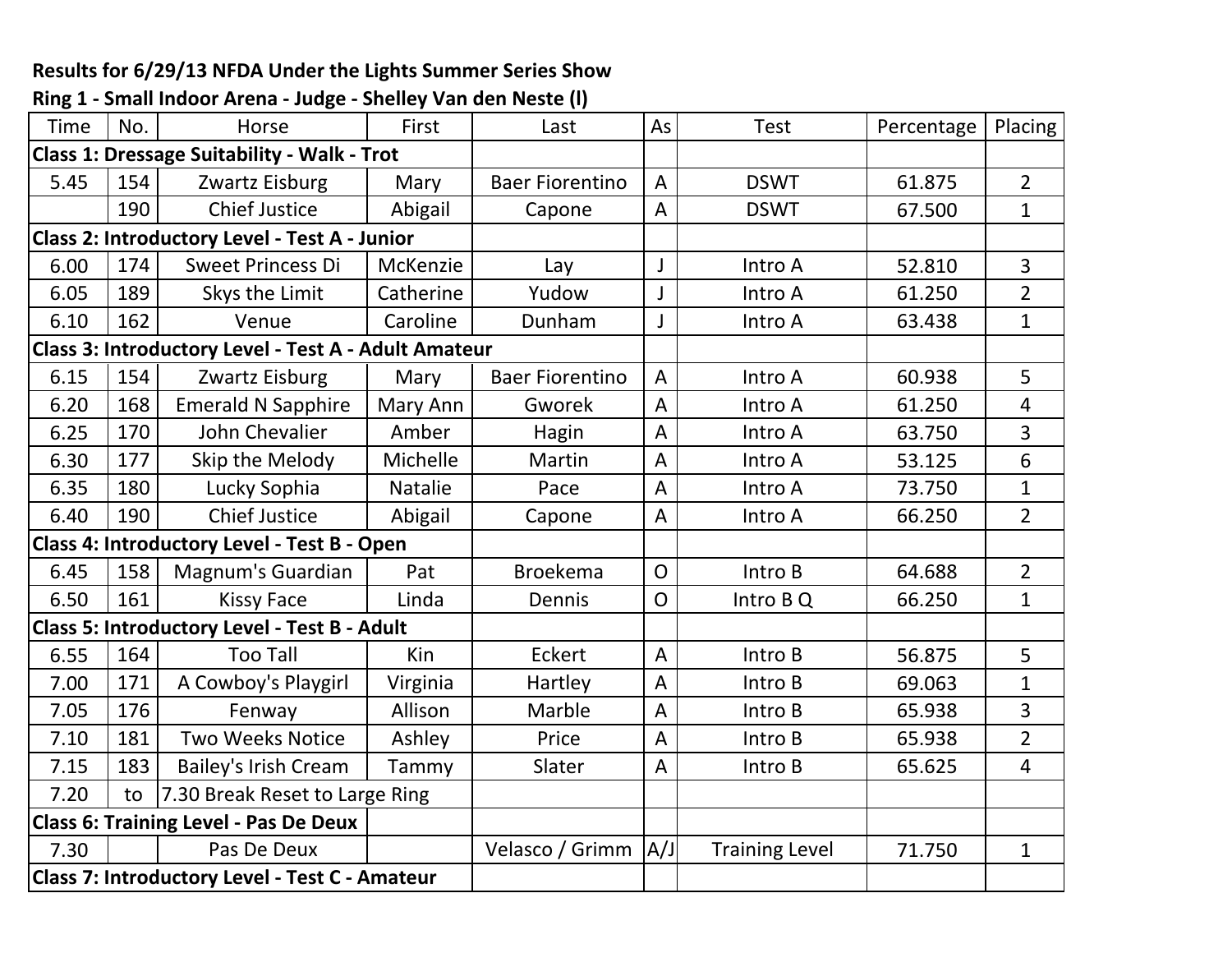| 7.37                                                               | 156 | Comet                                              | Lisa       | Beardsley   | $\overline{A}$ | Intro C (ROT)    | 71.750 | $\mathbf{1}$   |
|--------------------------------------------------------------------|-----|----------------------------------------------------|------------|-------------|----------------|------------------|--------|----------------|
| 7.51                                                               | 172 | Fadjura's Dixie Doll                               | Anna       | Kirkpatrick | A              | Intro C          | 62.250 | 4              |
| 7.58                                                               | 187 | <b>Nearly Normal</b>                               | Heather    | Venter      | A              | Intro C          | 64.250 | $\overline{2}$ |
| 8.07                                                               | 181 | <b>Two Weeks Notice</b>                            | Ashley     | Price       | $\mathsf{A}$   | Intro C          | 63.500 | 3              |
| Class 8: Fourth Level - Test 1 - Open                              |     |                                                    |            |             |                |                  |        |                |
| 8.14                                                               | 185 | South Boston                                       | Annie      | Stockdale   | $\overline{O}$ | Fourth 1         | 58.572 | $\mathbf{1}$   |
|                                                                    |     | Class 9 : Introductory Level - Test C - Junior     |            |             |                |                  |        |                |
| 8.21                                                               | 157 | <b>BFR Peppy Girl</b>                              | Rebecca    | Belshaw     | J              | Intro C          | 65.000 | $\mathbf{1}$   |
| 8.28                                                               | 188 | Facebrook                                          | Lauren     | Verrino     |                | Intro C          | 65.000 | $\overline{2}$ |
|                                                                    |     | Class 10: Third Level - Test 1 - Amateur           |            |             |                |                  |        |                |
| 8.42                                                               | 151 | Pop Art                                            | Karin      | Andra       | $\overline{A}$ | Third 1          | 60.526 | $\mathbf{1}$   |
| Class 11: Western Dressage - Introductory Level - Test 1 - Amateur |     |                                                    |            |             |                |                  |        |                |
| 8.49                                                               | 169 | Dillon's Maiden                                    | Amber      | Hagin       | $\mathsf{A}$   | WD Intro 1       | 53.570 | $\mathbf{1}$   |
|                                                                    |     | <b>Class 12: Training Level - Test 2 - Open</b>    |            |             |                |                  |        |                |
| 8.56                                                               | 182 | Double Exposure                                    | <b>Meg</b> | Scott       | $\overline{O}$ | Training 2       | 71.250 | $\mathbf{1}$   |
| 9.03                                                               | to  | $9.17$ Break                                       |            |             |                |                  |        |                |
|                                                                    |     | Class 13: Training Level - Test 1 - Amateur / Open |            |             |                |                  |        |                |
| 7.44                                                               | 166 | The Big Picture                                    | Shaun      | Gandia      | $\mathsf{O}$   | Training 1(ROT)  | 57.708 | 4              |
| 8.35                                                               | 156 | Comet                                              | Lisa       | Beardsley   | $\overline{A}$ | Training 1 (ROT) | 76.960 | $\mathbf{1}$   |
| 9.17                                                               | 173 | Easy to Spot                                       | Anna       | Kirkpatrick | $\overline{A}$ | Training 1       | 64.167 | $\overline{2}$ |
| 9.24                                                               | 187 | <b>Nearly Normal</b>                               | Heather    | Venter      | $\mathsf{A}$   | Training 1       | 58.125 | 3              |
| 9.31                                                               | 155 | Gallant                                            | Lisa       | Beardsley   | A              | Training 1       | 57.291 | 5              |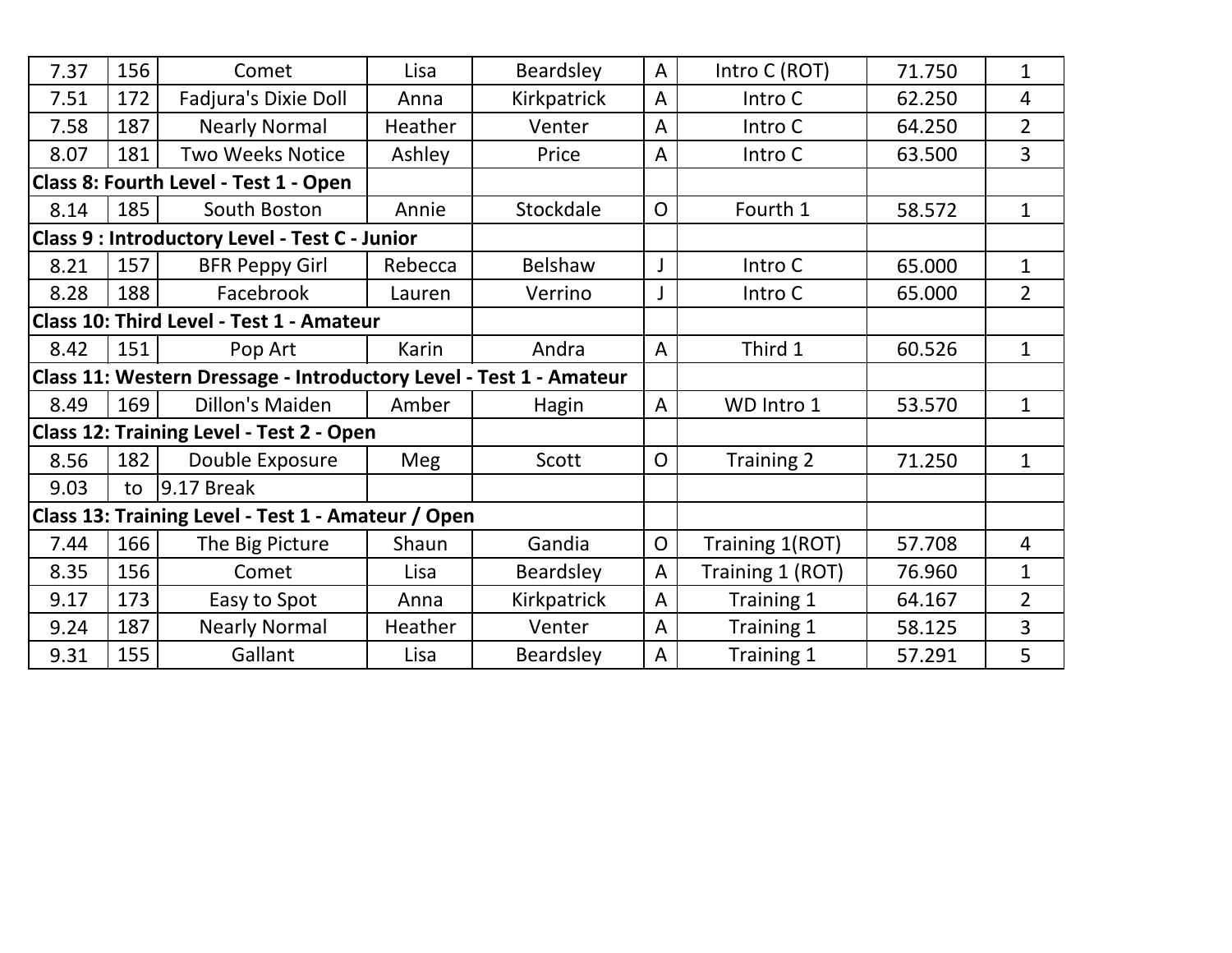|                                                       |     | Class 14: First Level - Test 2 - Amateur / Open                        |              |                 |                |             |            |                |
|-------------------------------------------------------|-----|------------------------------------------------------------------------|--------------|-----------------|----------------|-------------|------------|----------------|
| 9.38                                                  | 153 | Ms. Money Penny                                                        | Taylor       | Austell         |                | Training 1  | 57.500     | $2^{\circ}$    |
| 9.45                                                  | 160 | Pandora                                                                | Annie        | Davis           |                | Training 1  | 57.916     | $\mathbf{1}$   |
| 9.52                                                  | 167 | Nando                                                                  | Hannah       | Grimm           |                | Training 1  | <b>SCR</b> | <b>SCR</b>     |
| Class 15: First Level - Test 2 - Amateur / Open       |     |                                                                        |              |                 |                |             |            |                |
| 9.59                                                  | 152 | Hailey By Titan                                                        | <b>Missy</b> | Ascik           | $\overline{A}$ | First 2     | 63.378     | $\overline{2}$ |
| 10.06                                                 | 184 | Adagio                                                                 | Cassidy      | Spurgeon        | $\overline{A}$ | First 2     | 62.837     | $\overline{3}$ |
| 10.13                                                 | 175 | Dr. Rhythm                                                             | Katie        | Malensek        | $\overline{A}$ | First 2     | 65.000     | $\mathbf{1}$   |
| 10.20                                                 | 165 | Ottilia                                                                | Shaun        | Gandia          | $\mathsf{O}$   | First 2     | <b>SCR</b> | <b>SCR</b>     |
| 10.27                                                 | 179 | Meadowrella                                                            | Kayln        | Owens           | $\overline{A}$ | First 2     | <b>SCR</b> | <b>SCR</b>     |
|                                                       |     | Ring 2: Outside Tire Tread Footing Arena - Judge - Heather Stalker (I) |              |                 |                |             |            |                |
| <b>Time</b>                                           | No. | Horse                                                                  | First        | Last            | As             | <b>Test</b> |            |                |
| <b>Class 16: Dressage Seat Equitation All Levels</b>  |     |                                                                        |              |                 |                |             |            |                |
| 5.45                                                  | 155 | Comet                                                                  | Lisa         | Beardsley       | $\overline{A}$ |             | 70.000     | $\mathbf{1}$   |
|                                                       | 167 | Nando                                                                  | Hannah       | Grimm           |                |             | 66.000     | 3              |
|                                                       | 184 | Adagio                                                                 | Cassidy      | Spurgeon        | $\overline{A}$ |             | 68.000     | $\overline{2}$ |
|                                                       |     | Class 17: Introductory Level - Test A - Open                           |              |                 |                |             |            |                |
| 6.00                                                  | 158 | Magnum's Guardian                                                      | Pat          | <b>Broekema</b> | $\overline{O}$ | Intro A     | 60.625     | $\overline{2}$ |
| 6.05                                                  | 161 | <b>Kissy Face</b>                                                      | Linda        | Dennis          | $\overline{O}$ | Intro A     | 69.063     | $\mathbf{1}$   |
| Class 18: Introductory Level - Test A - Adult Amateur |     |                                                                        |              |                 |                |             |            |                |
| 6.15                                                  | 164 | <b>Too Tall</b>                                                        | Kin          | Eckert          | $\overline{A}$ | Intro A     | 59.688     | $\overline{4}$ |
| 6.20                                                  | 171 | Scotch Fianno                                                          | Virginia     | Hartley         | $\overline{A}$ | Intro A     | 66.560     | $\overline{2}$ |
| 6.25                                                  | 176 | Fenway                                                                 | Allison      | Marble          | $\overline{A}$ | Intro A     | 67.500     | $\mathbf{1}$   |
| 6.30                                                  | 183 | <b>Bailey's Irish Cream</b>                                            | Tammy        | Slater          | $\mathsf{A}$   | Intro A     | 61.563     | 3              |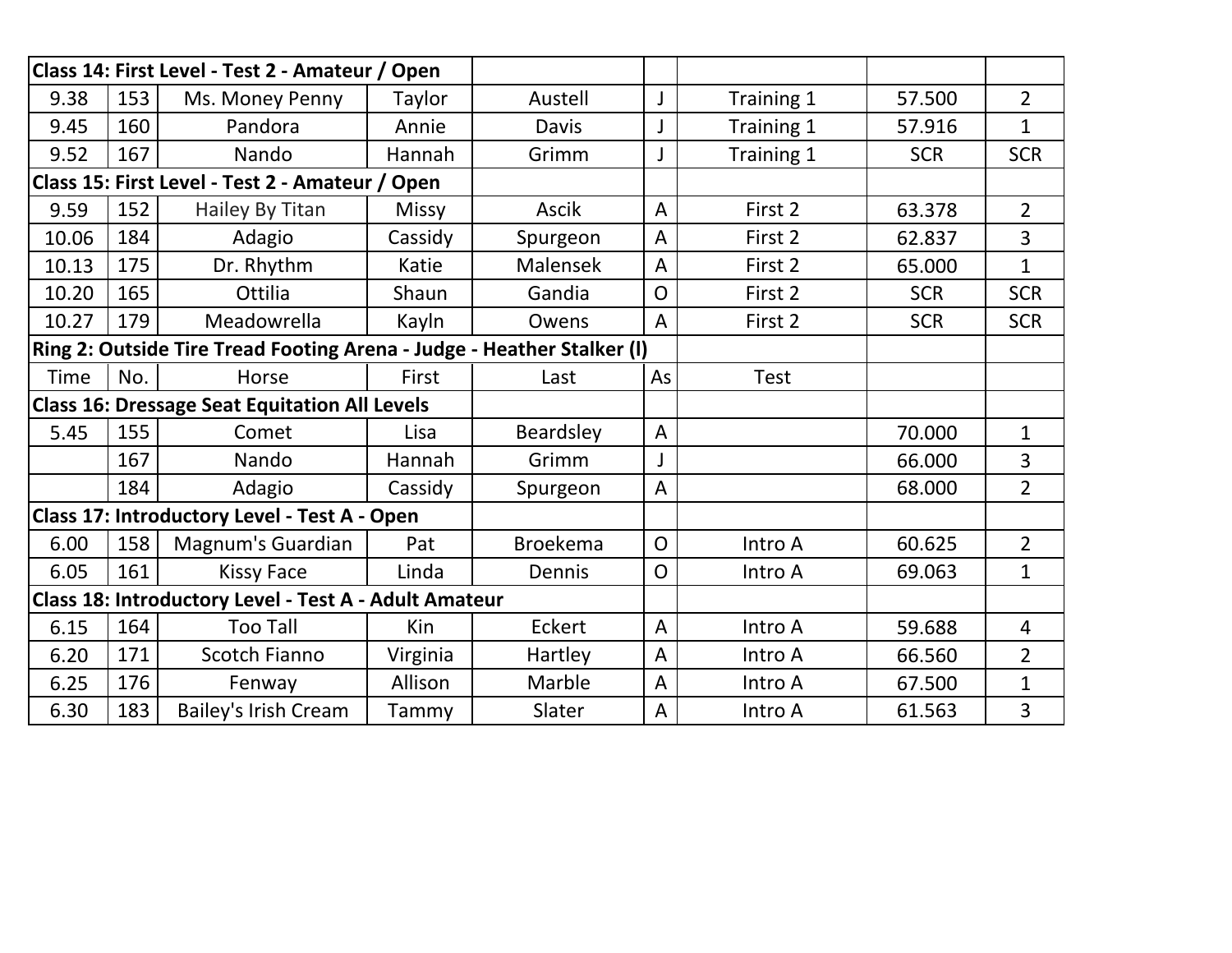| Class 19: Introductory Level - Test B - Junior               |     |                                                              |                |                        |                |                      |            |                |
|--------------------------------------------------------------|-----|--------------------------------------------------------------|----------------|------------------------|----------------|----------------------|------------|----------------|
| 6.35                                                         | 157 | <b>BFR Peppy Girl</b>                                        | Rebecca        | Belshaw                | J              | Intro B              | 61.880     | $\overline{3}$ |
| 6.40                                                         | 188 | Facebrook                                                    | Lauren         | Verrino                | J              | Intro B              | 58.438     | $\overline{4}$ |
| 6.45                                                         | 153 | Ms. Money Penny                                              | Taylor         | Austell                | J              | Intro B Q            | 64.688     | $\overline{2}$ |
| 6.50                                                         | 159 | Porchia                                                      | Ermolene       | Cox                    | J              | Intro B Q            | 67.813     | $\mathbf{1}$   |
|                                                              |     | <b>Class 20: Introductory Level - Test B - Junior</b>        |                |                        |                |                      |            |                |
| 6.55                                                         | 174 | <b>Sweet Princess Di</b>                                     | McKenzie       | Lay                    | J              | Intro B Q            | 60.312     | $\overline{3}$ |
| 7.00                                                         | 189 | Skys the Limit                                               | Catherine      | Yudow                  |                | Intro B              | 63.125     | $\overline{2}$ |
| 7.05                                                         | 163 | Venue                                                        | Katherine      | Dunham                 | J              | Intro B              | 66.250     | $\mathbf{1}$   |
|                                                              |     | <b>Class 21: Introductory Level - Test B - Adult Amateur</b> |                |                        |                |                      |            |                |
| 6.10                                                         | 155 | Gallant                                                      | Lisa           | Beardsley              | $\mathsf{A}$   | Intro B Q (ROT)      | 63.125     | $\overline{3}$ |
| 7.10                                                         | 172 | Fadjura's Dixie Doll                                         | Anna           | Kirkpatrick            | $\overline{A}$ | Intro B Q            | 66.250     | $\mathbf{1}$   |
| 7.15                                                         | 154 | Zwartz Eisburg                                               | Mary           | <b>Baer Fiorentino</b> | $\overline{A}$ | Intro B Q            | 63.750     | $\overline{2}$ |
| 7.20                                                         | 168 | <b>Emerald N Sapphire</b>                                    | Mary Ann       | Gworek                 | A              | Intro B Q            | 60.313     | $\overline{4}$ |
| <b>Class 22: Introductory Level - Test B - Adult Amateur</b> |     |                                                              |                |                        |                |                      |            |                |
| 7.25                                                         | 170 | John Chevalier                                               | Amber          | Hagin                  | $\overline{A}$ | Intro B Q            | 68.750     | $\overline{2}$ |
| 7.30                                                         | 177 | Skip the Melody                                              | Michelle       | Martin                 | $\overline{A}$ | Intro B Q            | 59.375     | $\overline{4}$ |
| 7.35                                                         | 180 | Lucky Sophia                                                 | <b>Natalie</b> | Pace                   | $\overline{A}$ | Intro B Q            | 69.063     | $\mathbf{1}$   |
| 7.40                                                         | 190 | <b>Chief Justice</b>                                         | Abigail        | Capone                 | $\overline{A}$ | Intro B Q            | 67.187     | $\overline{3}$ |
|                                                              |     | <b>Class 23: USEA Preliminary - Test B - Amateur</b>         |                |                        |                |                      |            |                |
| 7.45                                                         | 175 | Dr. Rhythm                                                   | Katie          | Malensek               | $\overline{A}$ | <b>USEA Prelim B</b> | 76.500     | $\mathbf{1}$   |
| 7.50                                                         | to  | 8.05 to set large ring                                       |                |                        |                |                      |            |                |
| Class 24: First Level - Test 1 - Amateur                     |     |                                                              |                |                        |                |                      |            |                |
| 8.26                                                         | 178 | <b>Bust N' Dust</b>                                          | Kayln          | Owens                  | $\overline{A}$ | First 1              | 65.317     | $\mathbf{1}$   |
|                                                              |     | <b>Class 25: Training Level - Test 3 - Junior</b>            |                |                        |                |                      |            |                |
| 8.33                                                         | 160 | Pandora                                                      | Annie          | Davis                  | J              | Training 3 Q         | 60.800     | $\mathbf{1}$   |
| scr                                                          | 167 | Nando                                                        | Hannah         | Grimm                  |                | Training 3 Q         | <b>SCR</b> | <b>SCR</b>     |